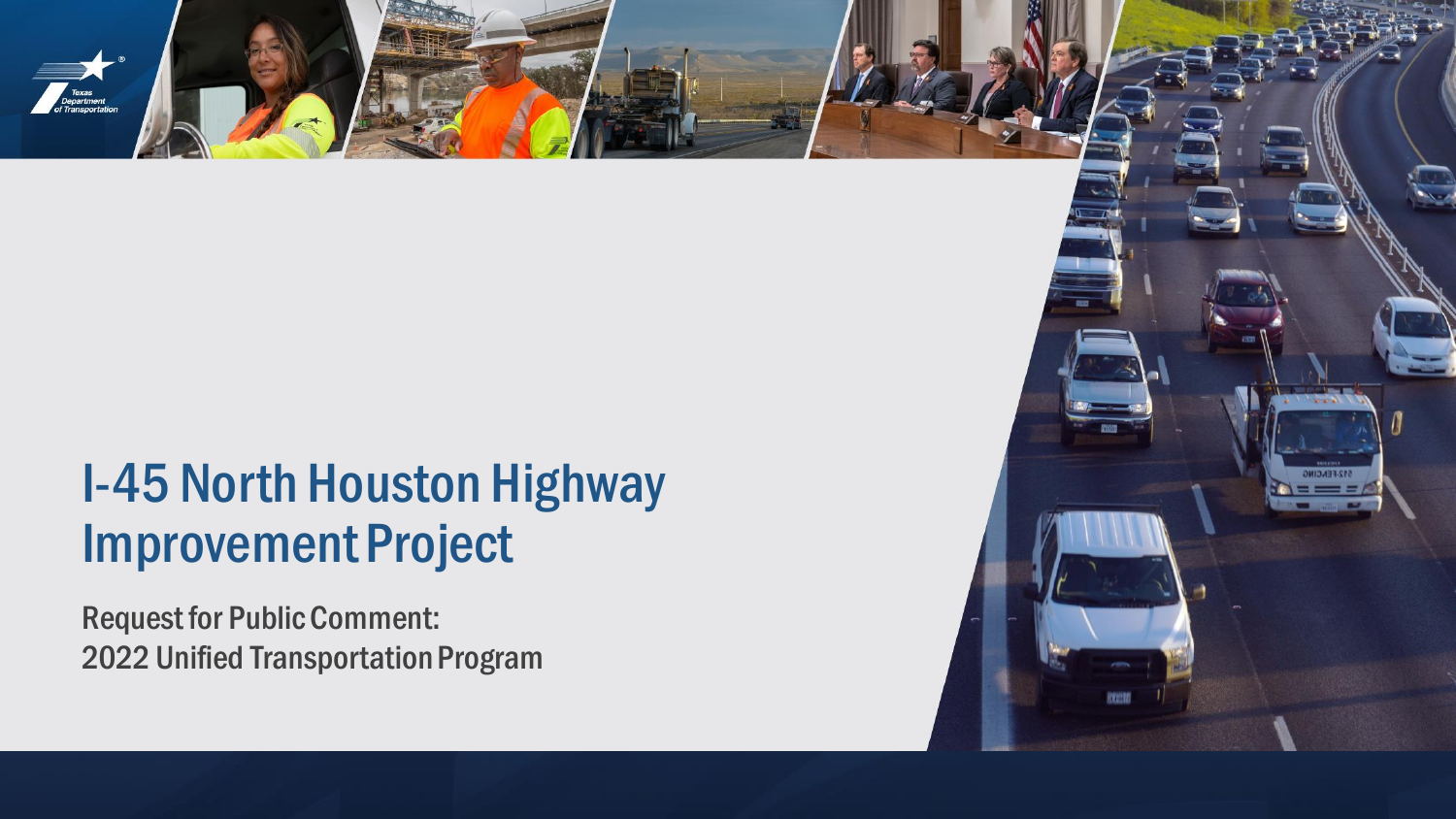# Public Comments on the I-45 North Houston Highway Improvement Project

- Soliciting comments on the potential removal of Category 3 and 12 funds and potential non-concurrence of Category 2 and 4U regional funds on the I-45 North Houston Highway Improvement Project (I-45 NHHIP).
- Is the public (select one):
	- in support of maintaining the project and funding as proposed?
	- in support of removing the project and funding?
- The following slides include an excerpt from the DRAFT 2022 UTP document specific to the Houston project list that indicates the I-45 NHHIP project



North Houston Highway Improvement Project & 2022 UTP Public Involvement Changes for the Better video. July - August, 2021

To learn more about the NHHIP. scan the QR code and watch the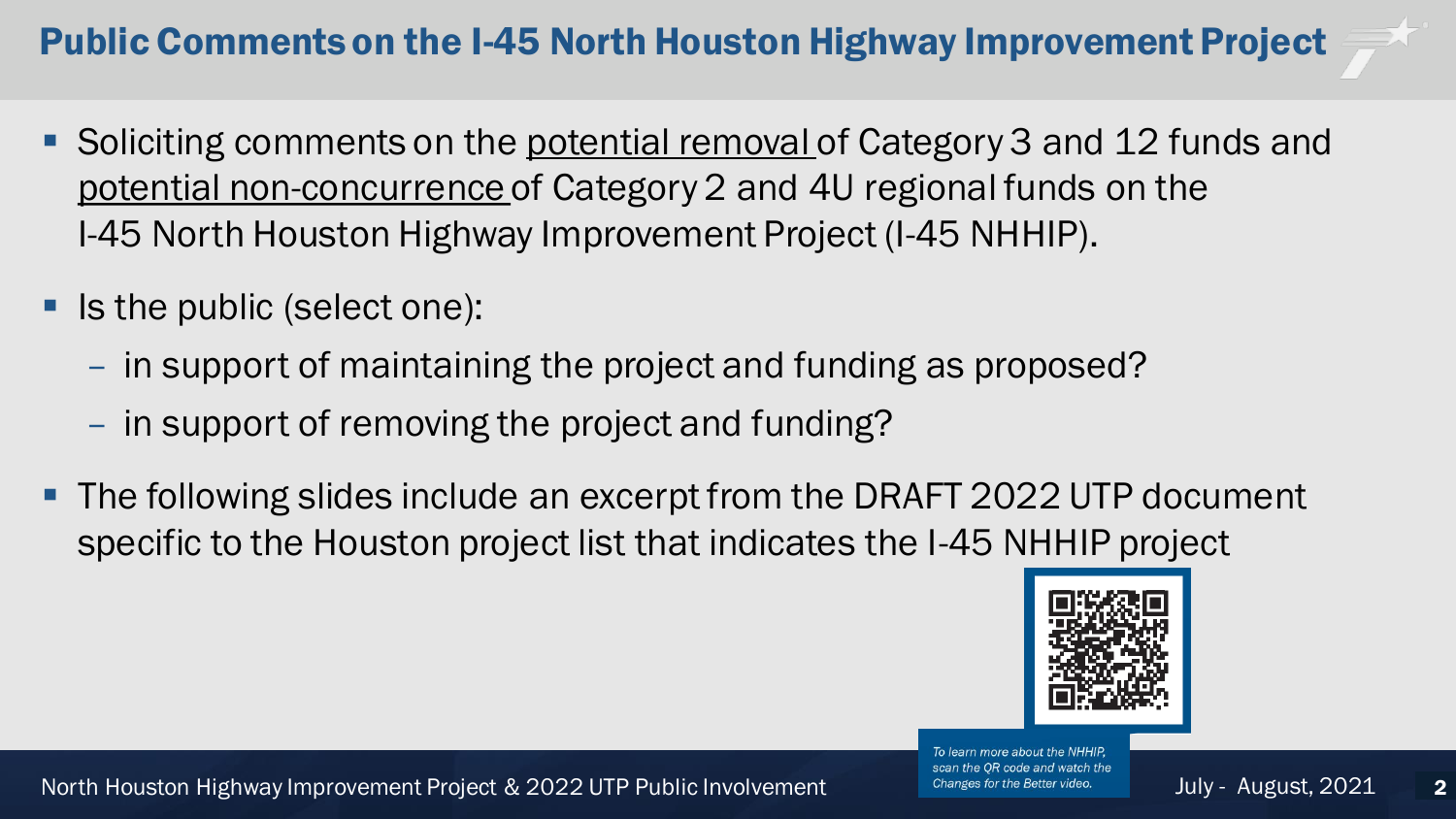### Excerpt from DRAFT 2022 UTP Document: Houston District list

### **Project Name/ Est Let Date Construction From** To **UTP Action** Toll **Authorized Construction Funding by Category** Highway Tier ID **Project ID (CSJ Number) Cost Estimate** Range FM 646 Widen Non-Freeway - League City **FM 3436** FM 1266 TY 2022-2025 \$22,217,915 Funding Adjustment Cat. 2 Metro/Urban Corridor \$22,217,914 No  $\mathbf{1}$ 3049-01-023 **TOTAL** \$22,217,914 27 Cat. 2 increased \$1M arris Count **IH 69** North Houston Hwy Improvement Project - Seg. **SH 288 IH 45** FY 2022-2025 \$438,500,000 Funding Adjustment Cat. 3 Design-Build \$127,210,000 **No** Cat. 4 Urban \$130,000,000 **SB** 0027-13-200 \$181,290,000 Cat. 12 Texas Clear Lanes I-45 NHHIP **TOTAL** \$438,500,000 **28a** Cat. 4 added \$130M and Cat. 12 increased S6M **IH 69** North Houston Hwy Improvement Project - Seg. **AT MCGOWEN, TUAM** FY 2022-2025 \$74,600,000 Funding Adjustment **No** Cat. 3 Design-Build \$10,670,000 \$63,900,000 3B **AND ELGIN** Cat. 12 Texas Clear Lanes I-45 NHHIP 0027-13-221 **TOTAL** \$74,570,000 Cat. 12 increased \$7.5M **IH 69** North Houston Hwy Improvement Project - Seg. **SH 288** SPUR<sub>527</sub> FY 2022-2025 \$460,600,000 Funding Adjustment **No** Cat. 12 Strategic Priority \$50,000,000 S. Cat. 12 Texas Clear Lanes \$410,600,000 **I-45 NHHIP** 0027-13-201 **TOTAL** \$460,600,000 Cat. 12 increased \$200M **SH 288** North Houston Hwy Improvement Project - Seg. **NORTH MACGREGOR IH 69** FY 2022-2025 \$27,440,000 New Authorization Cat. 12 Strategic Priority \$27,440,000 **No**  $\mathbf{1}$ I-45 NHHIP  $29b$ SA **WAY TOTAL** \$27,440,000 0598-01-105 **IH 10** North Houston Hwy Improvement Project - Seg. **STUDEMONT STREET HOUSTON AVENUE** FY 2022-2025 \$295,488,000 **New Authorization No** Cat. 3 Design-Build \$45,000,000  $\mathbf{I}$ Cat. 4 Urban \$160,000,000 I-45 NHHIP , Iso 0271-07-326 Cat. 12 Texas Clear Lanes \$90,500,000 **TOTAL** \$295,500,000 **IH 45** North Houston Hwy Improvement Project - Seg. 2 |IH 10 **IH 610** TY 2026-2031 \$470,960,000 Funding Adjustment **No** Cat. 2 Metro/Urban Corridor \$100,000,000 **-45 NHHIP** 0500-03-560 -Remaining funding TBD-\$370,960,000 **TOTAL** \$470,960,000 **IH 45** North Houston Hwy Improvement Project - Seg. 2 AT IH 610 FY 2026-2031 \$765,072,000 Funding Adjustment \$246,300,000 No Cat. 12 Strategic Priority  $\overline{1}$ 0500-03-597 Cat. 12 Texas Clear Lanes \$122,500,000 I-45 NHHIP  $31<sub>b</sub>$ -Remaining funding TBD-\$396,272,000 **TOTAL** \$765,072,000 **IH 45** North Houston Hwy Improvement Project - Seg. FY 2026-2031 \$274,064,000 Funding Adjustment **No** \$200,000,000 **IH 69 SOUTH IH 10** Cat. 4 Urban Cat. 12 Texas Clear Lanes \$26,100,000 sn 0500-03-598 -Remaining funding TBD-\$47,964,000 45 NHHI  $32a$ **TOTAL** \$274,064,000 Cat. 12 increased \$26M **IH 45** North Houston Hwy Improvement Project - Seg. AT IH 69 SOUTH FY 2026-2031 \$1,312,976,000 Funding Adjustment **No** Cat. 3 Design-Build \$21,320,000 3D Cat. 4 Urban \$68,330,000 I5 NHHI 0500-03-601 Cat. 12 Texas Clear Lanes \$506,740,000  $32<sub>b</sub>$ -Remaining funding TBD-\$716,586,000 **TOTAL** \$1,312,976,000

**Houston District** 

*See note on slide 4*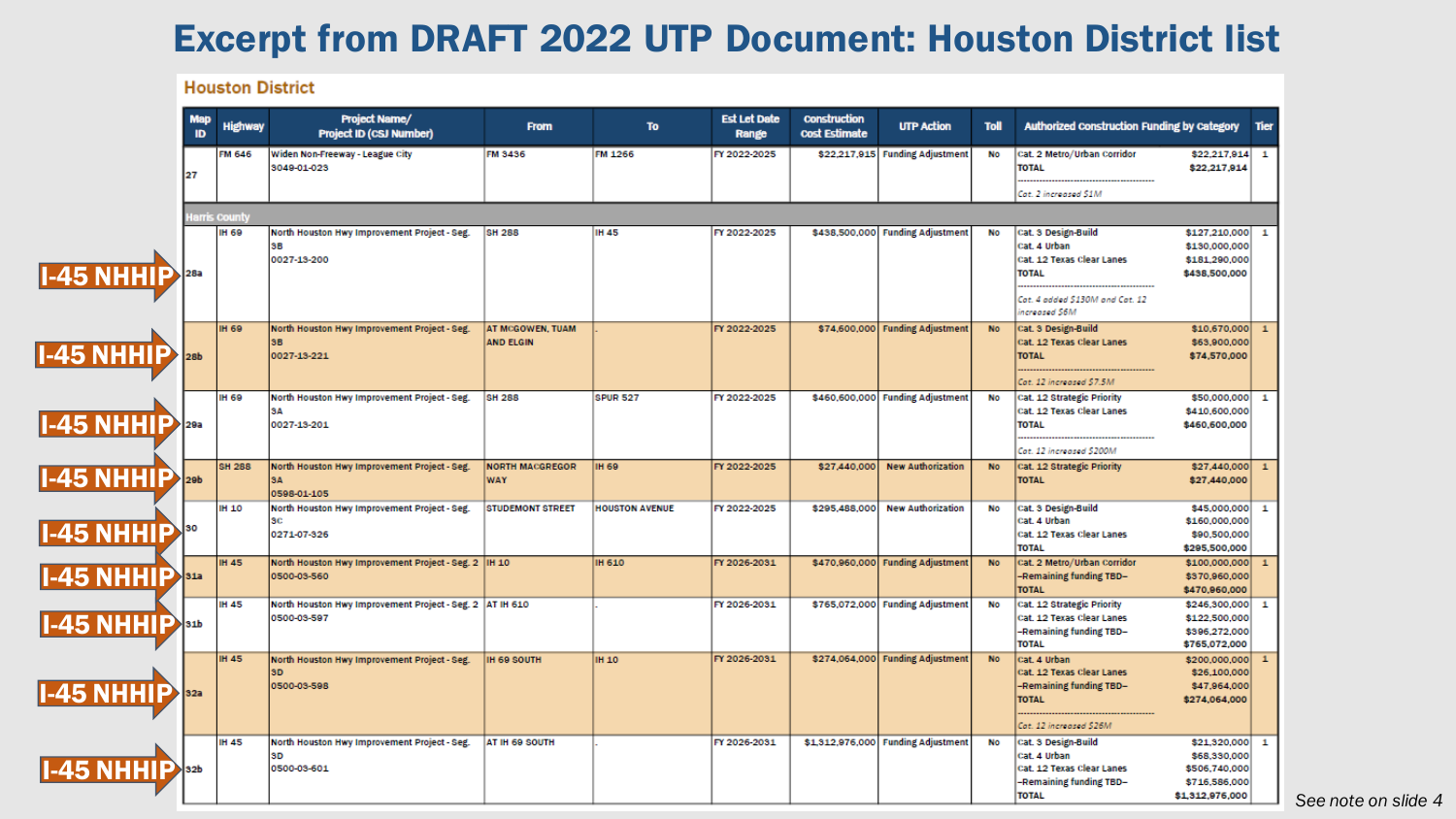## Excerpt from DRAFT 2022 UTP Document: Houston District list (cont.)

### **Houston District**

|              | <b>Map</b><br>ID | <b>Highway</b> | <b>Project Name/</b><br><b>Project ID (CSJ Number)</b>      | <b>From</b>                      | <b>To</b> | <b>Est Let Date</b><br>Range | <b>Construction</b><br><b>Cost Estimate</b> | <b>UTP Action</b>                  | <b>Toll</b> | <b>Authorized Construction Funding by Category</b>                                                                                                  |                                                                                    | Tier |
|--------------|------------------|----------------|-------------------------------------------------------------|----------------------------------|-----------|------------------------------|---------------------------------------------|------------------------------------|-------------|-----------------------------------------------------------------------------------------------------------------------------------------------------|------------------------------------------------------------------------------------|------|
| $1-45$ NHHIP |                  | <b>IH 45</b>   | North Houston Hwy Improvement Project - Seg.<br>0500-03-599 | AT IH 10 WEST                    |           | FY 2022-2025                 |                                             | \$982,368,000 Funding Adjustment   | <b>No</b>   | Cat. 2 Metro/Urban Corridor<br>Cat. 3 Design-Build<br>Icat. 4 Urban<br><b>ICat. 12 Texas Clear Lanes</b><br><b>TOTAL</b><br>Cat. 12 increased \$58M | \$390,750,000 1<br>\$194,725,000<br>\$89,000,000<br>\$307,785,000<br>\$982,260,000 |      |
| $1-45$ NHHIP |                  | <b>IH 45</b>   | North Houston Hwy Improvement Project - Seg.<br>0500-08-001 | AT IH 69 NORTH AND IH<br>10 EAST |           | FY 2022-2025                 |                                             | \$1,164,132,000 Funding Adjustment | No          | Cat. 3 Design-Build<br>Cat. 4 Urban<br><b>Cat. 12 Texas Clear Lanes</b><br><b>TOTAL</b><br>Cat. 12 increased S70M                                   | \$211,450,000 1<br>\$436,543,000<br>\$516,090,000<br>\$1,164,083,000               |      |

NOTE: these slides are just an excerpt for reference. The DRAFT 2022 UTP document that contains the complete list of Houston projects proposed to be funded with Categories 2, 4 and 12 will be available for review and comment from July 9, 2021 – August 9, 2021.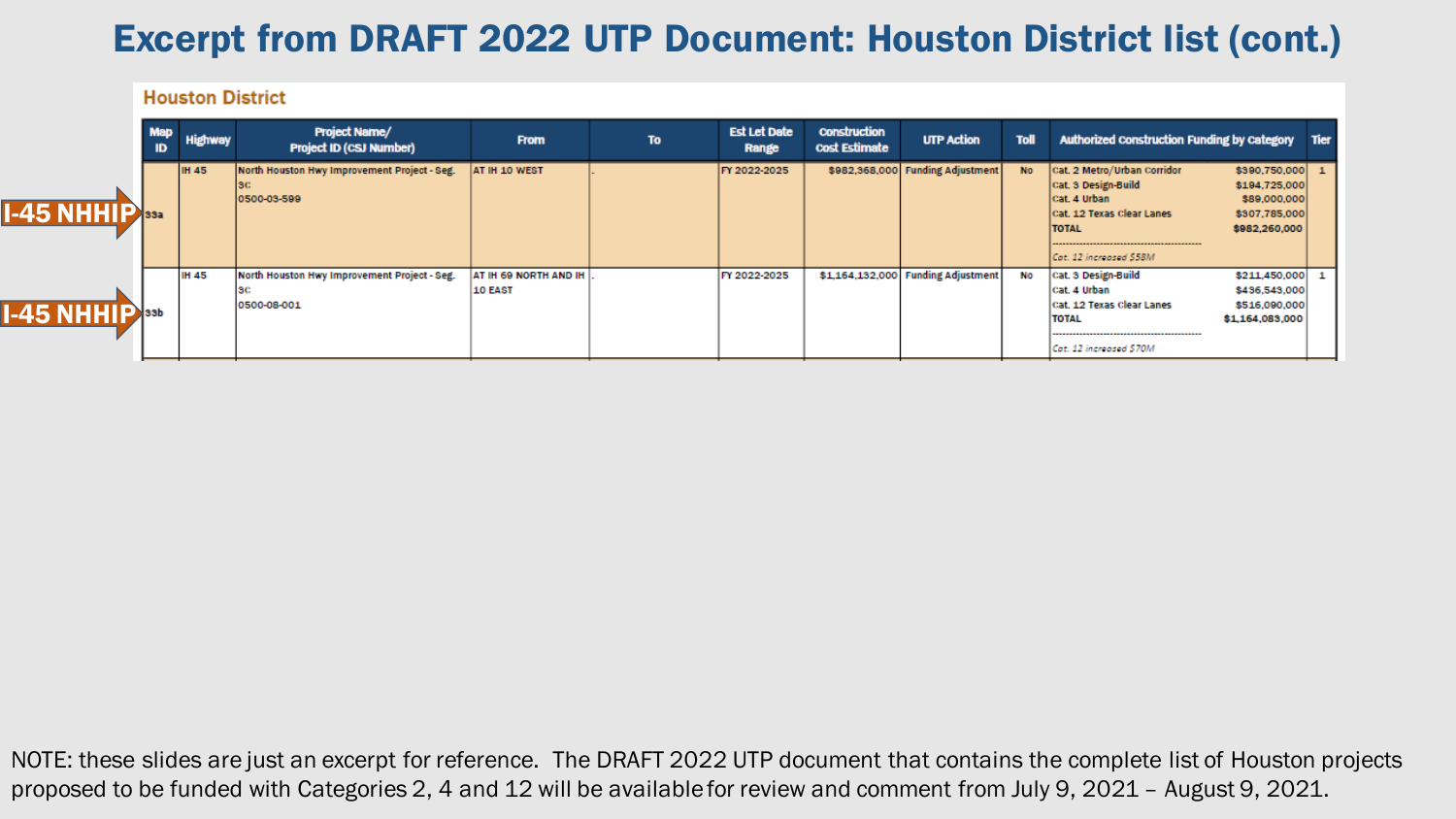# Summary of I-45 North Houston Highway Improvement Project Funding





Soliciting comments on the potential removal of Category 3 and 12 funds and potential non-concurrence of Category 2 and 4U

| SUMMARY BY FUNDING STATUS1<br>as proposed for the 2022 UTP (in millions) |                                |                                     |                                    |                         |            |  |  |  |  |  |  |
|--------------------------------------------------------------------------|--------------------------------|-------------------------------------|------------------------------------|-------------------------|------------|--|--|--|--|--|--|
| Funding Category Segment 1 <sup>2</sup>                                  |                                | <b>Segment 2</b>                    | Segment $3^3$                      | <b>Total</b>            | % of Total |  |  |  |  |  |  |
| Cat 2                                                                    | \$<br>$\overline{\phantom{a}}$ | \$<br>100.0                         | \$390.8                            | 490.8<br>$\mathfrak{P}$ | 6.2%       |  |  |  |  |  |  |
| Cat $3^1$                                                                | $\mathfrak{P}$<br>119.4        | $\boldsymbol{\mathsf{\$}}$<br>295.4 | \$947.1                            | \$1,361.9               | 17.2%      |  |  |  |  |  |  |
| Cat 4                                                                    | \$<br>$\overline{\phantom{a}}$ | \$                                  | \$1,083.9                          | \$1,083.9               | 13.7%      |  |  |  |  |  |  |
| <b>Cat 12 - TCL</b>                                                      | \$<br>$\overline{\phantom{a}}$ | $\mathfrak{P}$<br>122.5             | \$2,103.0                          | \$2,225.5               | 28.1%      |  |  |  |  |  |  |
| <b>Cat 12 - TTC</b>                                                      | \$<br>$\overline{\phantom{a}}$ | \$<br>246.3                         | 77.4<br>$\boldsymbol{\mathsf{\$}}$ | \$323.7                 | 4.1%       |  |  |  |  |  |  |
| TBD (Gap)                                                                | \$1,538.4                      | $\mathfrak{P}$<br>471.8             | $\mathfrak{P}$<br>428.0            | \$2,438.3               | 30.8%      |  |  |  |  |  |  |
| <b>Total</b>                                                             | \$1,657.8                      | \$1,236.0                           | \$5,030.2                          | \$7,924.0               | 100.0%     |  |  |  |  |  |  |

1. Assumes approval of Cat 3DB requests

2. Four projects: three design-bid-builds and one design-build

3. Four projects: one design-bid-build and three design-builds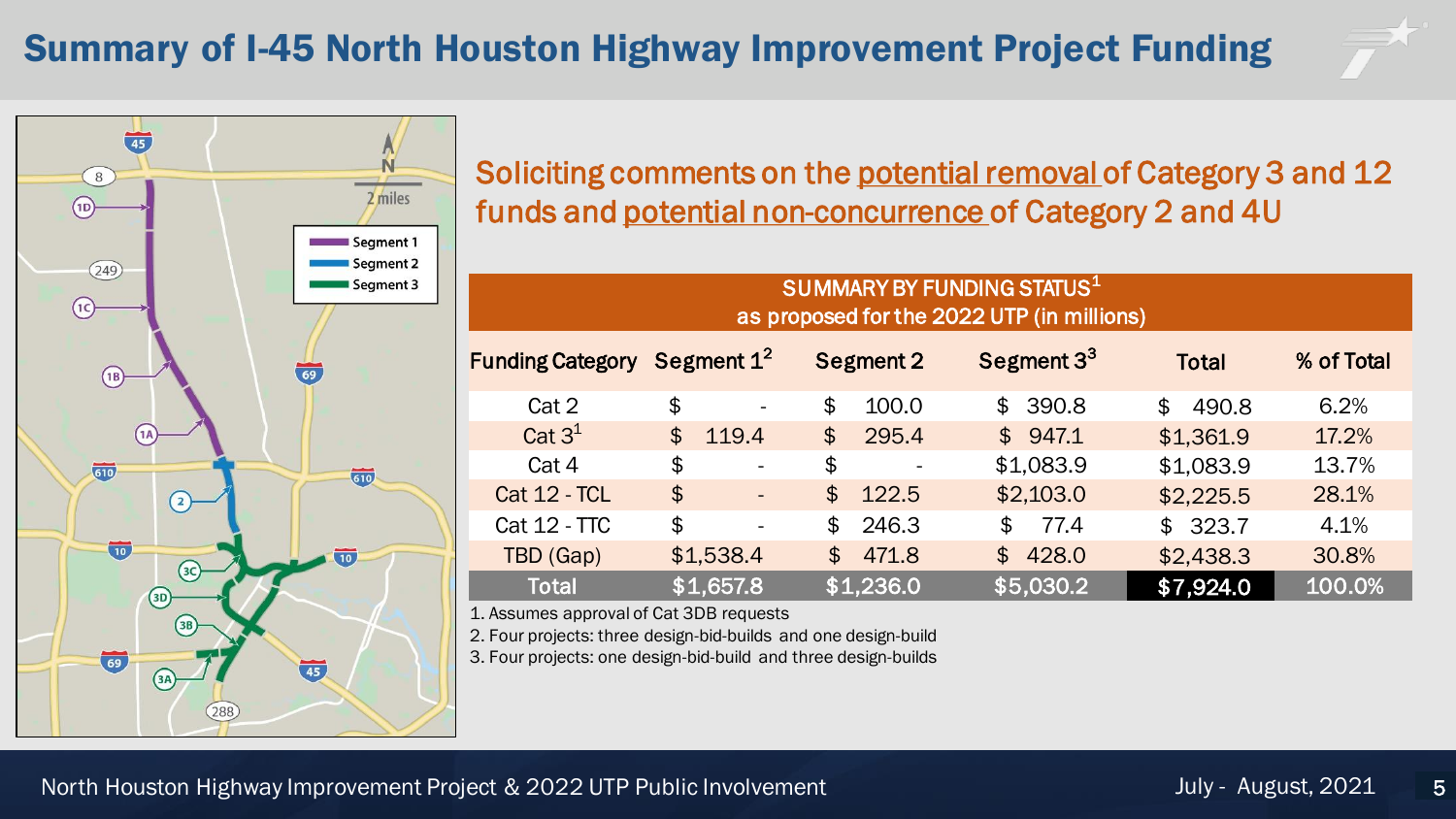### Timeline:

- Public involvement\*.
	- July 7, 2021: UTP virtual public meeting
	- July 9, 2021: Open UTP public comment period and post DRAFT UTP document online
	- August 2, 2021: UTP virtual public hearing
	- August 9, 2021: Close UTP public comment period
- August 31, 2021: Request Commission consider adopting 2022 UTP.

\*Current anticipated schedule